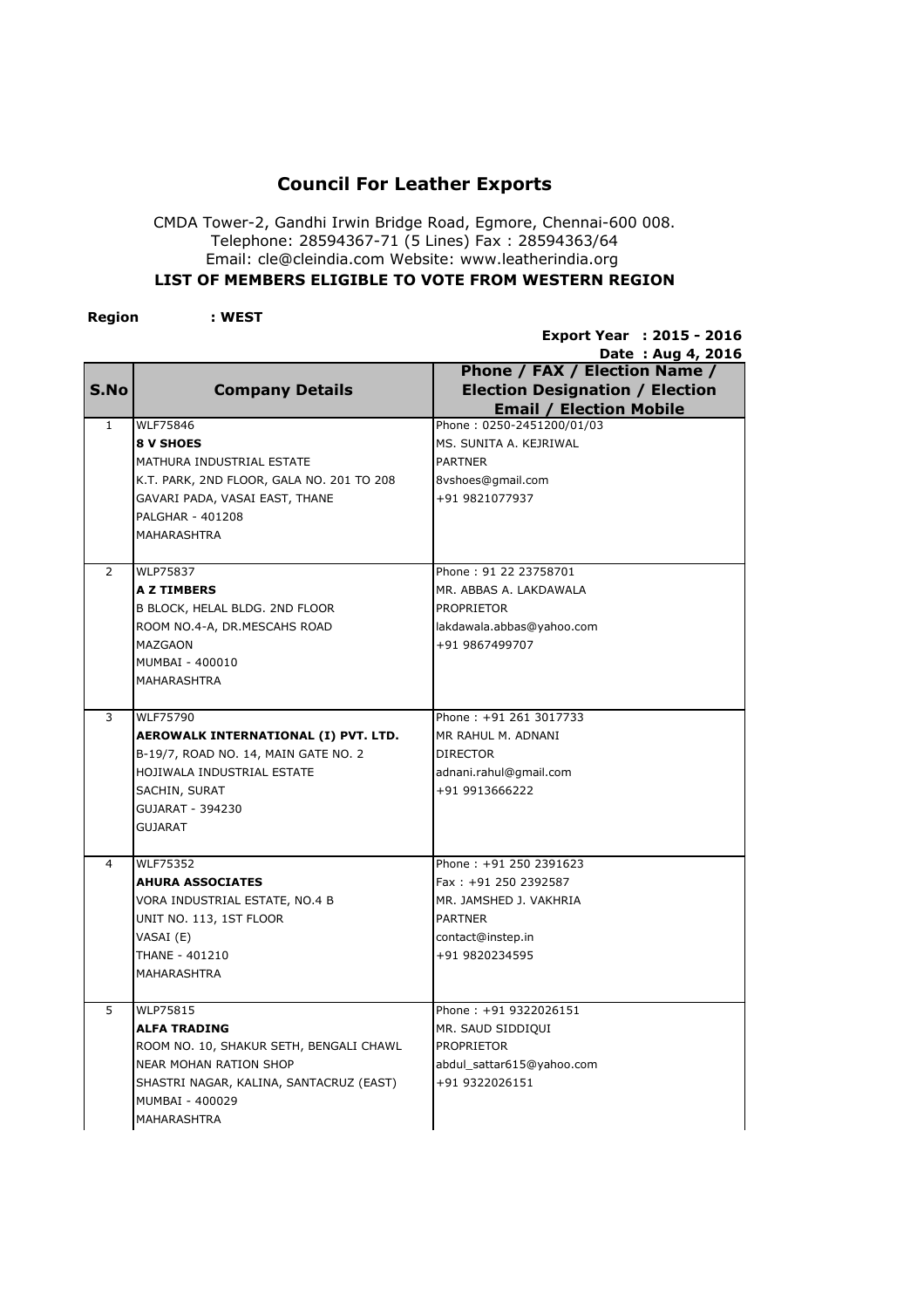| 6  | WLP75460                                   | Phone: +91 22-23716682/23745470 |
|----|--------------------------------------------|---------------------------------|
|    | <b>ALIF INTERNATIONAL</b>                  | Fax: +91 22-23716682            |
|    | 2/18, SHAMJI BLDG, SHOP NO.4               | PARVIN HASSANALI SHERIFF        |
|    | RAMCHANDRA BHATT MARG                      | <b>PROPRIETOR</b>               |
|    | OPP NOOR BAUG, SANDHURST ROAD              | 786alifinternational@gmail.com  |
|    | MUMBAI - 400009                            | +91 9773504144                  |
|    | <b>MAHARASHTRA</b>                         |                                 |
|    |                                            |                                 |
| 7  | <b>WLC75748</b>                            | Phone: +91 22 67080469/40055740 |
|    | ALISHA CLOTHING PVT. LTD.                  | Fax: +91 22 26487102            |
|    | UNIT NO. 204, JAFFERBHOY INDUSTRIAL ESTATE | MR. CARL MASCARENHAS            |
|    | MAKWANA RD., MAROL, ANDHERI(E)             | <b>DIRECTOR</b>                 |
|    | MUMBAI - 400059                            | alishaclothing@vsnl.com         |
|    | MAHARASHTRA                                | +91 9821028201                  |
|    |                                            |                                 |
| 8  | WLF75693                                   | Phone: +91 22-25002221          |
|    | <b>AMIT LEATHER CO.,</b>                   | Fax: +91 22-25000244            |
|    | UNIT NO. D-212/213, GHATKOPAR INDL. ESTATE | MR. DINESH SHIVKUMAR KURADIA    |
|    | L.B.S. MARG                                | AUTHORIZED SIGNATORY            |
|    | <b>GHATKOPAR WEST</b>                      | dinesh@justjiveindia.com        |
|    | MUMBAI - 400086                            | +91 9820484022                  |
|    | <b>MAHARASHTRA</b>                         |                                 |
|    |                                            |                                 |
| 9  | <b>WLF75325</b>                            | Phone: 02525 233069/233071      |
|    | <b>AMITY LEATHER INTERNATIONAL</b>         | Fax: 02525 233005               |
|    | RAMBAG, AT-AGARWADI, SAPHALE ROAD          | MR U.C. SINGH                   |
|    | TAL PALGHAR, DIST: THANE                   | <b>PARTNER</b>                  |
|    | THANE - 401102                             | singhuc.amity@gmail.com         |
|    | MAHARASHTRA                                | +91 9820050557                  |
| 10 | WLP75668                                   | Phone: +91 22-24133255/24152421 |
|    | ANCA LEATHERS PVT. LTD.,                   | Fax: +91 22-24173402            |
|    | 519, PRAKASH INDUSTRIAL ESTATE             | MR AMARNATH RAMPAL CHOPRA       |
|    | TOKERSEY JIVRAJ ROAD, SEWRI (W)            | <b>MANAGING DIRECTOR</b>        |
|    | MUMBAI - 400015                            | amarchopra@gmail.com            |
|    | MAHARASHTRA                                | +91 9821732403                  |
|    |                                            |                                 |
| 11 | WFL75421                                   | Phone: +91 22 32520887/26605663 |
|    | <b>ANSAR &amp; COMPANY</b>                 | Fax: $+91$ 22-26605663          |
|    | 312, DHEERAJ HERITAGE SHOPPING CENTRE      | MR. MOHD. SAMI ANSARI           |
|    | 3RD FLOOR, S.V. ROAD, NR. BUS STAND        | <b>PARTNER</b>                  |
|    | SANTACRUZ (W)                              | sales@ilfleather.com            |
|    | MUMBAI - 400054                            | +91 9920308063                  |
|    | MAHARASHTRA                                |                                 |
| 12 | WLF75783                                   | Phone: +91 9769984722           |
|    | <b>ARCHANA CORPORATION</b>                 | MR. RAJESH KASHINATH GAIKWAD    |
|    | SHOP NO. 52, REVATI BUILDING               | MANAGER                         |
|    | AKASHGANGA HSG. COMPLEX, OPP. SARASWATI    | info@archanacorporation.in      |
|    | <b>SCHOOL</b>                              |                                 |
|    | RABODI, THANE (WEST)                       | +91 9029527975                  |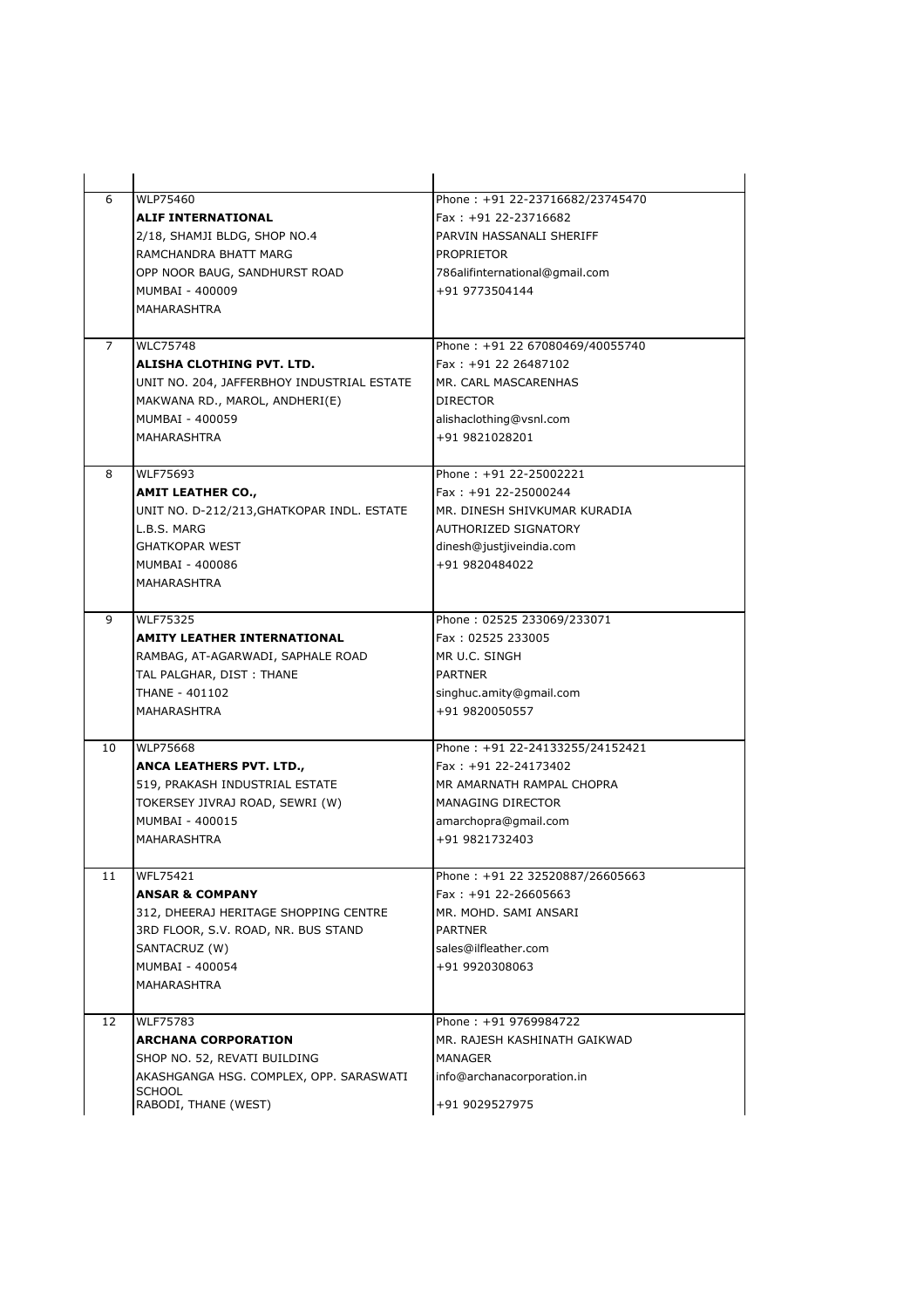| <b>MAHARASHTRA</b><br><b>WLP75573</b><br>Phone: +91 22 24093522/24072209<br>13<br><b>ARMAAN INTERNATIONAL</b><br>Fax: +91 22 24097909<br>MRS. SHABNAM ANWAR THANAWALLA<br>UNIT 210, CHAMPAKLAL INDL. ESTATE<br>AUTHORISED SIGNATORY<br>105, SION KOLIWADA ROAD<br>MUMBAI - 400022<br>armaanintl@hotmail.com<br>MAHARASHTRA<br>+91 9820583103<br>Phone: +91 22 23736767<br>14<br><b>WLF75637</b><br><b>ASHCO</b><br>MR. ASHRAF BAWA<br>FLAT NO. 15, I-ST FLOOR, AJAY APARTMENT<br><b>PROPRIETOR</b><br>AJAY SANJAY CHS LTD, 16, HANSRAJ LANE<br>ashrafbawa@gmail.com<br>+91 9820071373<br><b>BYCULLA (EAST)</b><br>MUMBAI - 400027<br>MAHARASHTRA<br>15<br>Phone: +91 22 66758866<br><b>WLP75809</b><br><b>ASHFORD LABORATORIES PVT. LTD.,</b><br>Fax: +91 22 26606616<br>31/36, 5TH FLOOR<br>MR ANKIT AGARWAL<br>DHEERAJ HERITAGE<br><b>DIRECTOR</b><br>ankit@ashfordlabs.com<br>S.V. ROAD, SANTACRUZ (W)<br>MUMBAI - 400054<br>+91 9867323670<br><b>MAHARASHTRA</b><br>Phone: +91 22 61785151<br>16<br>WFL75818<br>Fax: +91 22 26399181<br><b>BARON LEATHER PVT. LTD.,</b><br>MR. BIJAL MANIAR<br>7 H, LAXMI INDUSTRIAL ESTATE<br><b>NEW LINK ROAD</b><br><b>CMD</b><br>ANDHERI (WEST)<br>bijal.m@baron-leather.com<br>+91 9820643111<br>MUMBAI - 400053<br>MAHARASHTRA<br>Phone: +91 22 22090241/43<br>17<br><b>WLF75779</b><br><b>BEST TRADE EXPORTERS</b><br>Fax: +91 22 22062861<br>87/89, TRINITY HOUSE<br>MS. NEHA UMESH CHOTAI<br>TRINITY LANE, S.S. GAIKWAD MARG<br><b>MANAGER</b> |
|---------------------------------------------------------------------------------------------------------------------------------------------------------------------------------------------------------------------------------------------------------------------------------------------------------------------------------------------------------------------------------------------------------------------------------------------------------------------------------------------------------------------------------------------------------------------------------------------------------------------------------------------------------------------------------------------------------------------------------------------------------------------------------------------------------------------------------------------------------------------------------------------------------------------------------------------------------------------------------------------------------------------------------------------------------------------------------------------------------------------------------------------------------------------------------------------------------------------------------------------------------------------------------------------------------------------------------------------------------------------------------------------------------------------------------------------------------------------------------------------|
|                                                                                                                                                                                                                                                                                                                                                                                                                                                                                                                                                                                                                                                                                                                                                                                                                                                                                                                                                                                                                                                                                                                                                                                                                                                                                                                                                                                                                                                                                             |
|                                                                                                                                                                                                                                                                                                                                                                                                                                                                                                                                                                                                                                                                                                                                                                                                                                                                                                                                                                                                                                                                                                                                                                                                                                                                                                                                                                                                                                                                                             |
|                                                                                                                                                                                                                                                                                                                                                                                                                                                                                                                                                                                                                                                                                                                                                                                                                                                                                                                                                                                                                                                                                                                                                                                                                                                                                                                                                                                                                                                                                             |
|                                                                                                                                                                                                                                                                                                                                                                                                                                                                                                                                                                                                                                                                                                                                                                                                                                                                                                                                                                                                                                                                                                                                                                                                                                                                                                                                                                                                                                                                                             |
|                                                                                                                                                                                                                                                                                                                                                                                                                                                                                                                                                                                                                                                                                                                                                                                                                                                                                                                                                                                                                                                                                                                                                                                                                                                                                                                                                                                                                                                                                             |
|                                                                                                                                                                                                                                                                                                                                                                                                                                                                                                                                                                                                                                                                                                                                                                                                                                                                                                                                                                                                                                                                                                                                                                                                                                                                                                                                                                                                                                                                                             |
|                                                                                                                                                                                                                                                                                                                                                                                                                                                                                                                                                                                                                                                                                                                                                                                                                                                                                                                                                                                                                                                                                                                                                                                                                                                                                                                                                                                                                                                                                             |
|                                                                                                                                                                                                                                                                                                                                                                                                                                                                                                                                                                                                                                                                                                                                                                                                                                                                                                                                                                                                                                                                                                                                                                                                                                                                                                                                                                                                                                                                                             |
|                                                                                                                                                                                                                                                                                                                                                                                                                                                                                                                                                                                                                                                                                                                                                                                                                                                                                                                                                                                                                                                                                                                                                                                                                                                                                                                                                                                                                                                                                             |
|                                                                                                                                                                                                                                                                                                                                                                                                                                                                                                                                                                                                                                                                                                                                                                                                                                                                                                                                                                                                                                                                                                                                                                                                                                                                                                                                                                                                                                                                                             |
|                                                                                                                                                                                                                                                                                                                                                                                                                                                                                                                                                                                                                                                                                                                                                                                                                                                                                                                                                                                                                                                                                                                                                                                                                                                                                                                                                                                                                                                                                             |
|                                                                                                                                                                                                                                                                                                                                                                                                                                                                                                                                                                                                                                                                                                                                                                                                                                                                                                                                                                                                                                                                                                                                                                                                                                                                                                                                                                                                                                                                                             |
|                                                                                                                                                                                                                                                                                                                                                                                                                                                                                                                                                                                                                                                                                                                                                                                                                                                                                                                                                                                                                                                                                                                                                                                                                                                                                                                                                                                                                                                                                             |
|                                                                                                                                                                                                                                                                                                                                                                                                                                                                                                                                                                                                                                                                                                                                                                                                                                                                                                                                                                                                                                                                                                                                                                                                                                                                                                                                                                                                                                                                                             |
|                                                                                                                                                                                                                                                                                                                                                                                                                                                                                                                                                                                                                                                                                                                                                                                                                                                                                                                                                                                                                                                                                                                                                                                                                                                                                                                                                                                                                                                                                             |
|                                                                                                                                                                                                                                                                                                                                                                                                                                                                                                                                                                                                                                                                                                                                                                                                                                                                                                                                                                                                                                                                                                                                                                                                                                                                                                                                                                                                                                                                                             |
|                                                                                                                                                                                                                                                                                                                                                                                                                                                                                                                                                                                                                                                                                                                                                                                                                                                                                                                                                                                                                                                                                                                                                                                                                                                                                                                                                                                                                                                                                             |
|                                                                                                                                                                                                                                                                                                                                                                                                                                                                                                                                                                                                                                                                                                                                                                                                                                                                                                                                                                                                                                                                                                                                                                                                                                                                                                                                                                                                                                                                                             |
|                                                                                                                                                                                                                                                                                                                                                                                                                                                                                                                                                                                                                                                                                                                                                                                                                                                                                                                                                                                                                                                                                                                                                                                                                                                                                                                                                                                                                                                                                             |
|                                                                                                                                                                                                                                                                                                                                                                                                                                                                                                                                                                                                                                                                                                                                                                                                                                                                                                                                                                                                                                                                                                                                                                                                                                                                                                                                                                                                                                                                                             |
|                                                                                                                                                                                                                                                                                                                                                                                                                                                                                                                                                                                                                                                                                                                                                                                                                                                                                                                                                                                                                                                                                                                                                                                                                                                                                                                                                                                                                                                                                             |
|                                                                                                                                                                                                                                                                                                                                                                                                                                                                                                                                                                                                                                                                                                                                                                                                                                                                                                                                                                                                                                                                                                                                                                                                                                                                                                                                                                                                                                                                                             |
|                                                                                                                                                                                                                                                                                                                                                                                                                                                                                                                                                                                                                                                                                                                                                                                                                                                                                                                                                                                                                                                                                                                                                                                                                                                                                                                                                                                                                                                                                             |
|                                                                                                                                                                                                                                                                                                                                                                                                                                                                                                                                                                                                                                                                                                                                                                                                                                                                                                                                                                                                                                                                                                                                                                                                                                                                                                                                                                                                                                                                                             |
|                                                                                                                                                                                                                                                                                                                                                                                                                                                                                                                                                                                                                                                                                                                                                                                                                                                                                                                                                                                                                                                                                                                                                                                                                                                                                                                                                                                                                                                                                             |
|                                                                                                                                                                                                                                                                                                                                                                                                                                                                                                                                                                                                                                                                                                                                                                                                                                                                                                                                                                                                                                                                                                                                                                                                                                                                                                                                                                                                                                                                                             |
|                                                                                                                                                                                                                                                                                                                                                                                                                                                                                                                                                                                                                                                                                                                                                                                                                                                                                                                                                                                                                                                                                                                                                                                                                                                                                                                                                                                                                                                                                             |
|                                                                                                                                                                                                                                                                                                                                                                                                                                                                                                                                                                                                                                                                                                                                                                                                                                                                                                                                                                                                                                                                                                                                                                                                                                                                                                                                                                                                                                                                                             |
|                                                                                                                                                                                                                                                                                                                                                                                                                                                                                                                                                                                                                                                                                                                                                                                                                                                                                                                                                                                                                                                                                                                                                                                                                                                                                                                                                                                                                                                                                             |
|                                                                                                                                                                                                                                                                                                                                                                                                                                                                                                                                                                                                                                                                                                                                                                                                                                                                                                                                                                                                                                                                                                                                                                                                                                                                                                                                                                                                                                                                                             |
|                                                                                                                                                                                                                                                                                                                                                                                                                                                                                                                                                                                                                                                                                                                                                                                                                                                                                                                                                                                                                                                                                                                                                                                                                                                                                                                                                                                                                                                                                             |
|                                                                                                                                                                                                                                                                                                                                                                                                                                                                                                                                                                                                                                                                                                                                                                                                                                                                                                                                                                                                                                                                                                                                                                                                                                                                                                                                                                                                                                                                                             |
|                                                                                                                                                                                                                                                                                                                                                                                                                                                                                                                                                                                                                                                                                                                                                                                                                                                                                                                                                                                                                                                                                                                                                                                                                                                                                                                                                                                                                                                                                             |
|                                                                                                                                                                                                                                                                                                                                                                                                                                                                                                                                                                                                                                                                                                                                                                                                                                                                                                                                                                                                                                                                                                                                                                                                                                                                                                                                                                                                                                                                                             |
|                                                                                                                                                                                                                                                                                                                                                                                                                                                                                                                                                                                                                                                                                                                                                                                                                                                                                                                                                                                                                                                                                                                                                                                                                                                                                                                                                                                                                                                                                             |
|                                                                                                                                                                                                                                                                                                                                                                                                                                                                                                                                                                                                                                                                                                                                                                                                                                                                                                                                                                                                                                                                                                                                                                                                                                                                                                                                                                                                                                                                                             |
| OPP. METRO CINEMA<br>bestindia@gmail.com                                                                                                                                                                                                                                                                                                                                                                                                                                                                                                                                                                                                                                                                                                                                                                                                                                                                                                                                                                                                                                                                                                                                                                                                                                                                                                                                                                                                                                                    |
| +91 8652320340<br>MUMBAI - 400002                                                                                                                                                                                                                                                                                                                                                                                                                                                                                                                                                                                                                                                                                                                                                                                                                                                                                                                                                                                                                                                                                                                                                                                                                                                                                                                                                                                                                                                           |
| <b>MAHARASHTRA</b>                                                                                                                                                                                                                                                                                                                                                                                                                                                                                                                                                                                                                                                                                                                                                                                                                                                                                                                                                                                                                                                                                                                                                                                                                                                                                                                                                                                                                                                                          |
|                                                                                                                                                                                                                                                                                                                                                                                                                                                                                                                                                                                                                                                                                                                                                                                                                                                                                                                                                                                                                                                                                                                                                                                                                                                                                                                                                                                                                                                                                             |
| WLP75819<br>Phone: +91 22 24713261<br>18                                                                                                                                                                                                                                                                                                                                                                                                                                                                                                                                                                                                                                                                                                                                                                                                                                                                                                                                                                                                                                                                                                                                                                                                                                                                                                                                                                                                                                                    |
| <b>BOMBAY LEATHERS</b><br>Fax: +91 22 24711229                                                                                                                                                                                                                                                                                                                                                                                                                                                                                                                                                                                                                                                                                                                                                                                                                                                                                                                                                                                                                                                                                                                                                                                                                                                                                                                                                                                                                                              |
| MR. KUNAL P. BAJAJ<br>232, MILAN INDL. ESTATE                                                                                                                                                                                                                                                                                                                                                                                                                                                                                                                                                                                                                                                                                                                                                                                                                                                                                                                                                                                                                                                                                                                                                                                                                                                                                                                                                                                                                                               |
| 2ND FLOOR, ABHYDAYA NAGAR<br><b>PARTNER</b>                                                                                                                                                                                                                                                                                                                                                                                                                                                                                                                                                                                                                                                                                                                                                                                                                                                                                                                                                                                                                                                                                                                                                                                                                                                                                                                                                                                                                                                 |
| T.J.ROAD, COTTON GREEN<br>bombayleathers@vsnl.com                                                                                                                                                                                                                                                                                                                                                                                                                                                                                                                                                                                                                                                                                                                                                                                                                                                                                                                                                                                                                                                                                                                                                                                                                                                                                                                                                                                                                                           |
| MUMBAI - 400033<br>+91 9820890754                                                                                                                                                                                                                                                                                                                                                                                                                                                                                                                                                                                                                                                                                                                                                                                                                                                                                                                                                                                                                                                                                                                                                                                                                                                                                                                                                                                                                                                           |
| MAHARASHTRA                                                                                                                                                                                                                                                                                                                                                                                                                                                                                                                                                                                                                                                                                                                                                                                                                                                                                                                                                                                                                                                                                                                                                                                                                                                                                                                                                                                                                                                                                 |
|                                                                                                                                                                                                                                                                                                                                                                                                                                                                                                                                                                                                                                                                                                                                                                                                                                                                                                                                                                                                                                                                                                                                                                                                                                                                                                                                                                                                                                                                                             |
| Phone: +91 22 42534200/1<br>19<br>WLF75093                                                                                                                                                                                                                                                                                                                                                                                                                                                                                                                                                                                                                                                                                                                                                                                                                                                                                                                                                                                                                                                                                                                                                                                                                                                                                                                                                                                                                                                  |
| <b>CHANDAN EXPORT CORPORATION</b><br>Fax: +91 22 26874030                                                                                                                                                                                                                                                                                                                                                                                                                                                                                                                                                                                                                                                                                                                                                                                                                                                                                                                                                                                                                                                                                                                                                                                                                                                                                                                                                                                                                                   |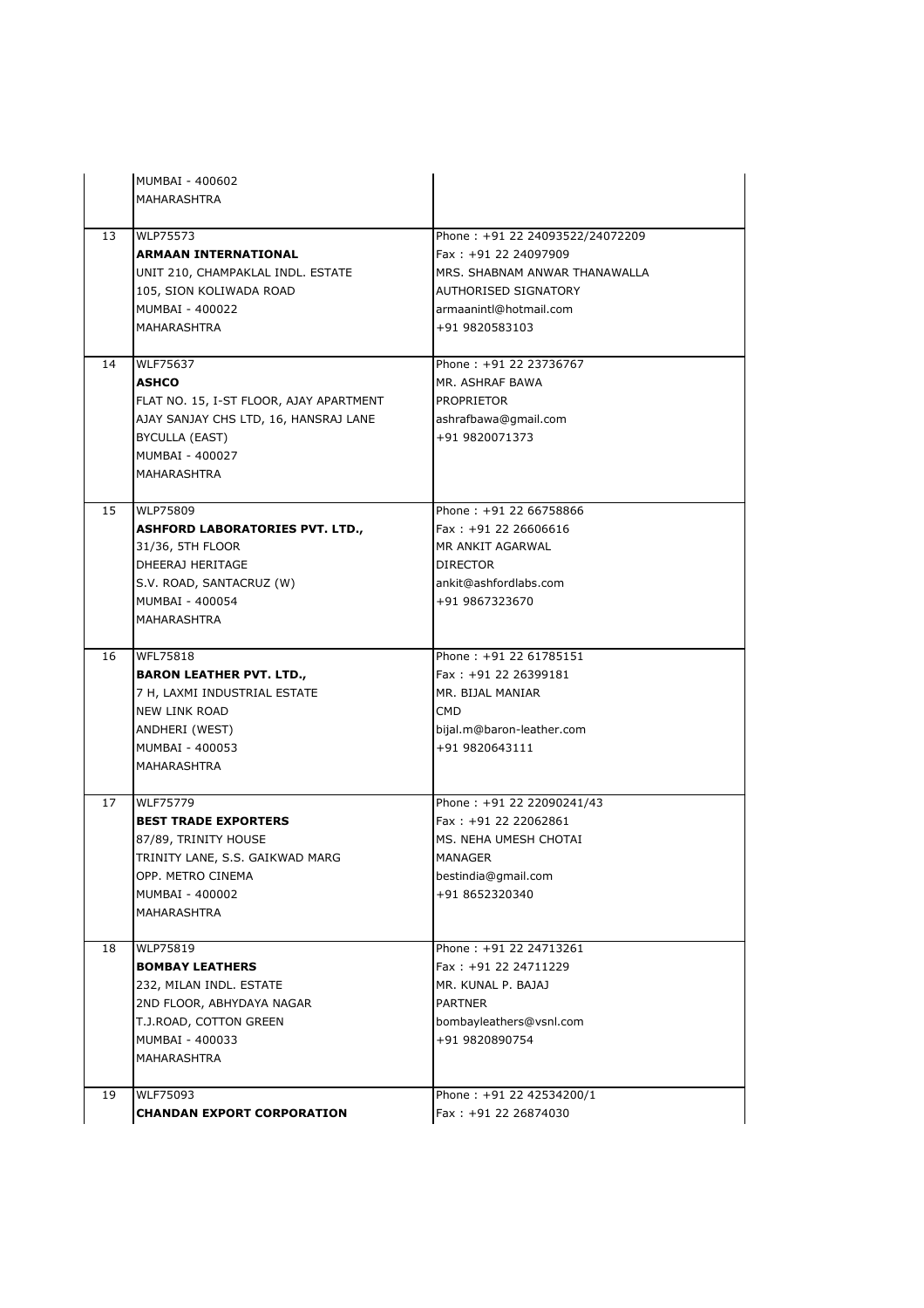|    | 63, APOLLO INDUSTRIAL ESTATE<br>MAHAKALI CAVES ROAD<br>ANDHERI (E)<br>MUMBAI - 400093<br><b>MAHARASHTRA</b>                                                                    | MRS. RUSHALI RAVI JAISING<br><b>DESIGNER</b><br>atul@chandanexport.com<br>+91 9819508819                                                             |
|----|--------------------------------------------------------------------------------------------------------------------------------------------------------------------------------|------------------------------------------------------------------------------------------------------------------------------------------------------|
| 20 | WLF75102<br>CHELSON FOOTWEAR MFG. CO (P) LTD.<br>PLOT A/242, ROAD NO.33<br>WAGLE INDUSTRIAL ESTATE<br>THANE - 400604<br>MAHARASHTRA                                            | Phone: +91 22 25824054/67987630<br>Fax: +91 22 25823446<br>MR. NARESH S. MIRPURI<br><b>DIRECTOR</b><br>chelson22@gmail.com<br>+91 9820066204         |
| 21 | WLF75334<br><b>CHOUDHARY INTERNATIONAL PVT.LTD</b><br>PLOT NO. 26, ROAD NO. 9, PHASE -II<br>MAROL INDUSTRIAL AREA, MIDC, ANDHERI EAST<br>MUMBAI - 400093<br><b>MAHARASHTRA</b> | Phone: +91 22 40623600<br>Fax: +91 22 40623622/40623666<br>MR. MUKESH DHANDANIA<br><b>DIRECTOR</b><br>mukesh@choudharyfootwear.com<br>+91 9820047594 |
| 22 | WLP75126<br><b>CLASSIQUE</b><br>3, SHAH & NAHAR ESTATE<br>DR. E. MOSES ROAD<br><b>WORLI</b><br>MUMBAI - 400018<br>MAHARASHTRA                                                  | Phone: +91 22-24942679<br>Fax: +91 22-24935838<br>MR. ROMI SHYAM DHAWAN<br><b>PROPRIETOR</b><br>classindia@gmail.com<br>+91 9820049491               |
| 23 | <b>WNF75498</b><br><b>CONDOR FOOTWEAR (INDIA) LTD</b><br>A-1, 3503-4, ROAD NO.3, SUB ROAD NO. 35<br>G.I.D.C.<br><b>SACHIN</b><br><b>SURAT - 394520</b><br><b>GUJARAT</b>       | Phone: +91 261-6778000<br>Fax: $+91$ 261-6778027<br>MR JAIKISHAN ADNANI<br>CHAIRMAN<br>jkadnani@condorinblu.com<br>+91 9825118827                    |
| 24 | <b>WLF75686</b><br><b>CONDOR FOOTWEAR (U.P) LIMITED</b><br>A-1, 3503-4, MAIN ROAD 3<br>SUB ROAD -35<br>BEHIND DEV REKHA, SACHIN GIDC<br>SURAT - 394230<br><b>GUJARAT</b>       | Phone: +91 261-6778000<br>Fax: +91 261-6778027<br>MR. MOHAN TEJNANI<br><b>DIRECTOR</b><br>jkadnani@condorinblu.com<br>+91 9714257654                 |
| 25 | WLP75706<br><b>ELBON INTERNATIONAL</b><br>108, OWNERS INDUSTRIAL ESTATE<br>GABRIEL ROAD, MAHIM WEST<br>MUMBAI - 400016<br>MAHARASHTRA                                          | Phone: +91 22 24467786<br>MR. RAFIQ N.MERCHANT<br><b>PARTNER</b><br>elbon@elboninternational.com<br>+91 9820037473                                   |
| 26 | WLP75209                                                                                                                                                                       | Phone: +91 22 25794437                                                                                                                               |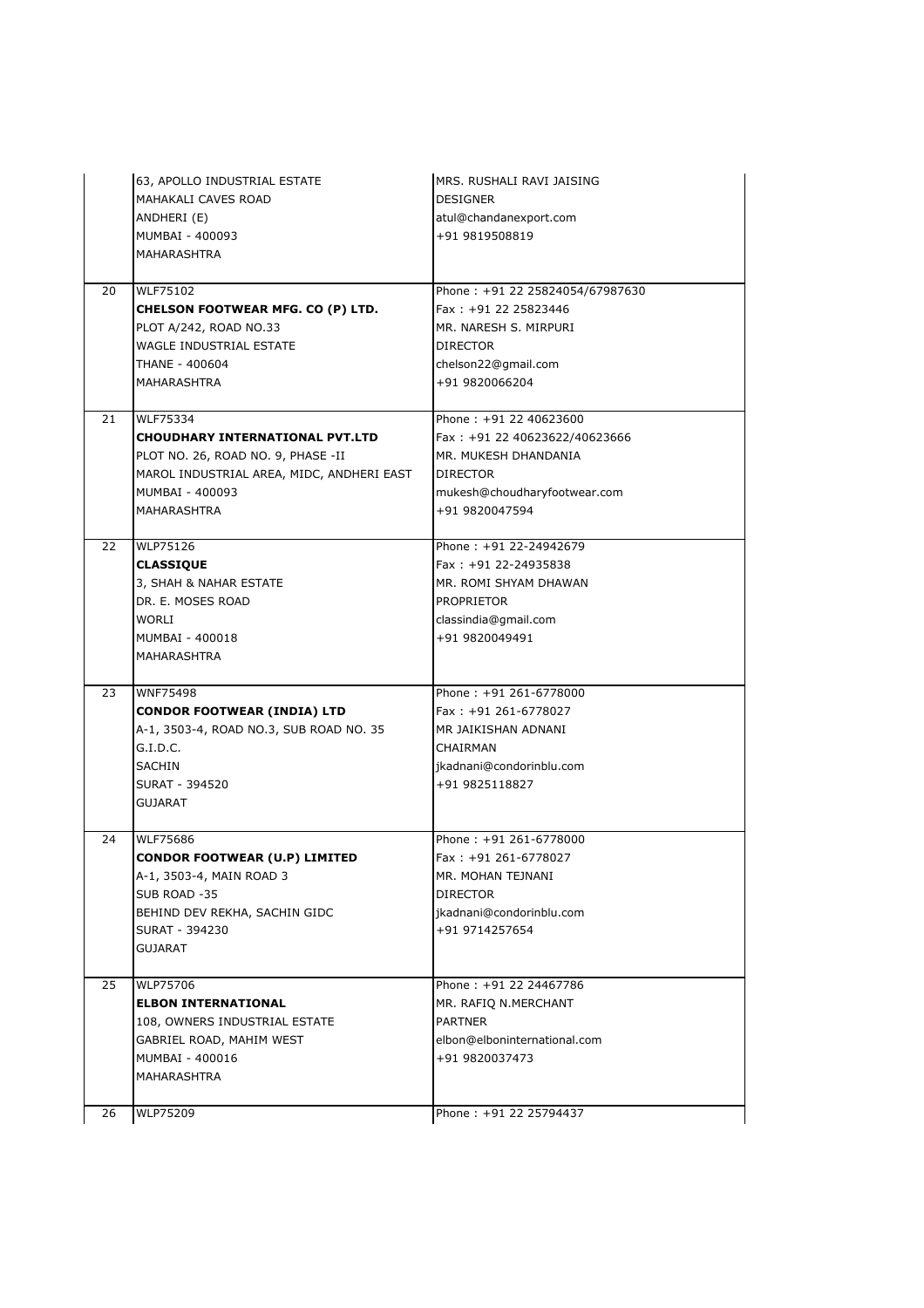|    | <b>ELITE INTERNATIONAL</b><br>19, INDRAPRASTHA SERVICE ESTATE<br>L.B.S. MARG, VIKHROLI WEST<br>MUMBAI - 400083<br>MAHARASHTRA                                  | Fax: +91 22 25794437<br>MR. JOSEPH CHERIAN<br><b>PROPRIETOR</b><br>elitejoe@bom3.vsnl.net.in<br>+91 9892145836                                      |
|----|----------------------------------------------------------------------------------------------------------------------------------------------------------------|-----------------------------------------------------------------------------------------------------------------------------------------------------|
| 27 | <b>WLF75848</b>                                                                                                                                                | Phone: +91 9820628531                                                                                                                               |
|    | <b>FEETSMART</b><br>207, OM SAI COMPOUND<br>MOHILI VILLAGE TEMPLE<br>GHATKOPAR (W)<br>MUMBAI - 400072<br>MAHARASHTRA                                           | MR. SAJJAD KOLA<br><b>PARTNER</b><br>sajjadkola@gmail.com<br>+91 9820628531                                                                         |
| 28 | <b>WLF75448</b><br><b>G. SHOE EXPORT</b><br>1, HITEX INDL. ESTATE<br>S.V.ROAD, DAHISAR (EAST)<br>MUMBAI - 400068<br>MAHARASHTRA                                | Phone: +91 22-28488110/28489780<br>Fax: +91 22-28489612/23688010<br>MR AJAY KEJRIWAL<br><b>PARTNER</b><br>shoes@gshoe.com<br>+91 9820125753         |
| 29 | WLP75095<br><b>GABA GROUPS</b><br>UNIT NO.123/124, BLDG. NO.6<br>JOGANI INDL. COMPLEX<br>V.N.PURAV ROAD, CHUNABHATTI (E)<br>MUMBAI - 400022<br>MAHARASHTRA     | Phone: +91 22 24057446/2939<br>Fax: +91 22 24055192<br>MR. BHARATRAM NANDLAL GABA<br><b>PARTNER</b><br>bratgaba@gmail.com<br>+91 9833561477         |
| 30 | WLP75104<br><b>INDIA BELT CO</b><br>7TH FLOOR, SUN PLAZA, HARI OM NAGAR<br>OFF EASTERN EXPRESS HIGHWAY<br><b>MULUND EAST</b><br>MUMBAI - 400081<br>MAHARASHTRA | Phone: +91 22 25980778/79<br>Fax: +91 22 25980780<br>MR. RANJEEV MALIK<br><b>PARTNER</b><br>ranjeev@indiabelt.com<br>+91 9820062545                 |
| 31 | <b>WLF75750</b><br><b>INDIAN HANDICRAFTS</b><br>GALA NO.1, CHHEDA NAGAR CROSS LANE<br>P.L LOKHANDE MARG<br>CHEMBUR (W)<br>MUMBAI - 400089<br>MAHARASHTRA       | Phone: +91 22 25251495<br>Fax: +91 22 25251497<br>MR. ABDUL AZEEM MAMDANI<br><b>EXPORTS MANAGER</b><br>indianhandicrafts@mail.com<br>+91 9820524947 |
| 32 | <b>WLF75679</b><br><b>INDIAN LEATHER CO.,</b><br>A-134/135, GHATKOPAR IND. ESTATE<br>OFF L.B.S MARG<br>GHATKOPAR (W)<br>MUMBAI - 400086<br>MAHARASHTRA         | Phone: +91 22-67703947/9322856391<br>MR. SHAMSUDDIN K. DAWOODANI<br><b>PARTNER</b><br>sdawoodani@indianleatherco.com<br>+91 9867867404              |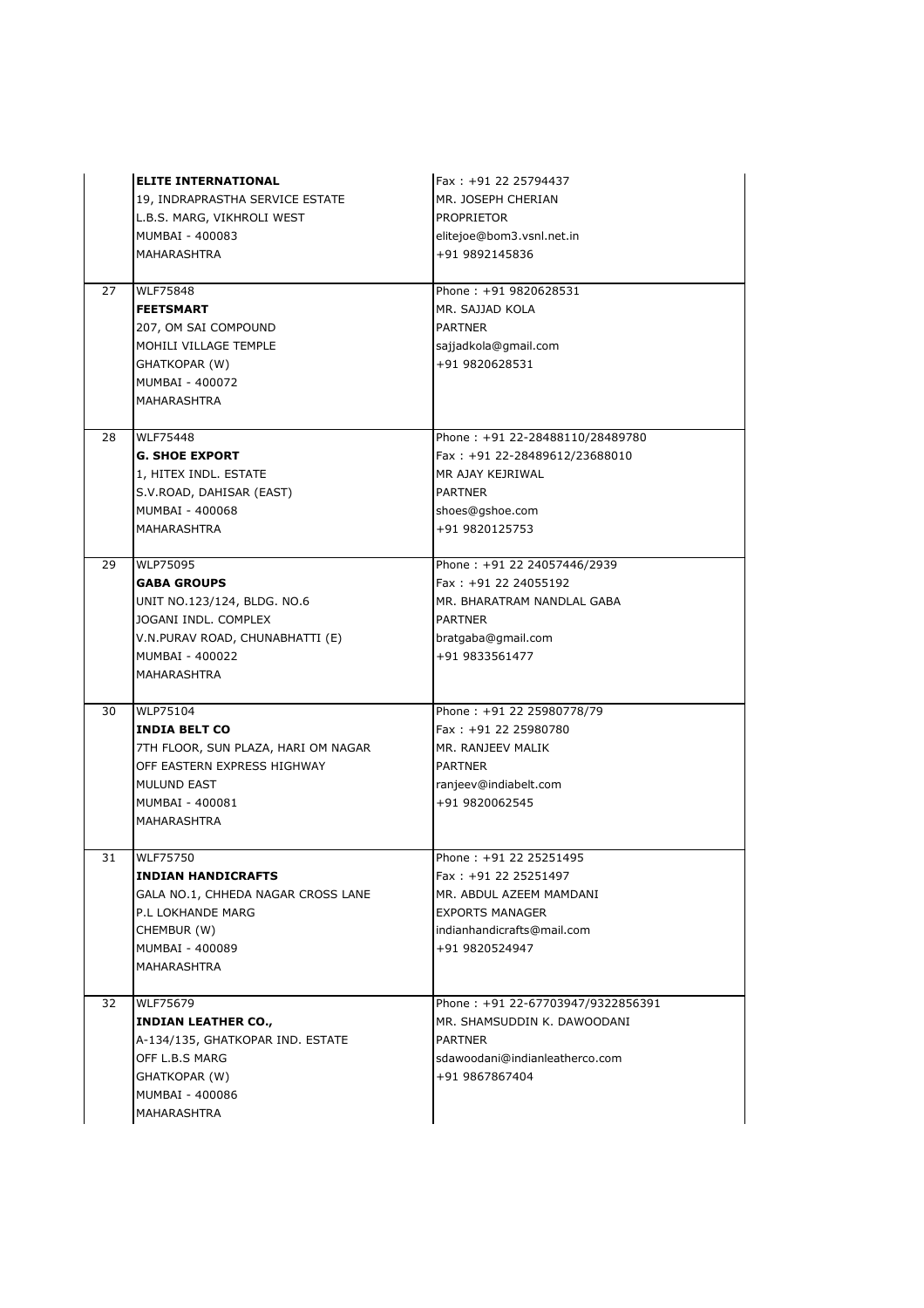| 33 | <b>WLF75677</b>                       | Phone: +91 22 28263019/20          |
|----|---------------------------------------|------------------------------------|
|    | <b>INDIAN LEATHER CREATIONS.</b>      | Fax: +91 22 28204328               |
|    | B-51, NAND BHUVAN INDL. ESTATE        | MR. NADIRSHAN N. TEJANI            |
|    | MAHAKALI CAVES ROAD                   | <b>PARTNER</b>                     |
|    | ANDHERI (EAST)                        | indianleathercreations@gmail.com   |
|    | MUMBAI - 400093                       | +91 9324298556                     |
|    | MAHARASHTRA                           |                                    |
| 34 | <b>WLF75413</b>                       | Phone: +91 22 25251495             |
|    | <b>INDIANA EXPORTS</b>                | Fax: +91 22 25254430               |
|    | GALA NO.8, BHANGARWALA ESTATE         | MR. FAIZ MAMDANI                   |
|    | P.L. LOKANDE MARG                     | <b>DIRECTOR</b>                    |
|    | <b>CHEMBUR WEST</b>                   | faiz@indianaexports.com            |
|    | MUMBAI - 400089                       | +91 9867049786                     |
|    | <b>MAHARASHTRA</b>                    |                                    |
| 35 | <b>WLC75070</b>                       | Phone: +91 22-66777061/2           |
|    | <b>INMA ENTERPRISES</b>               | Fax: +91 22-26511668               |
|    | 202-A, DHEERAJ ARCADE                 | MR. SYED IRSHAD ALI                |
|    | PALI NAKA                             | <b>PARTNER</b>                     |
|    | <b>BANDRA (WEST)</b>                  | irshad@inmaenterprises.com         |
|    | MUMBAI - 400050                       | +91 9867044113                     |
|    | <b>MAHARASHTRA</b>                    |                                    |
| 36 | <b>WLF75173</b>                       | Phone: +91 250 2391090             |
|    | <b>INSTEP</b>                         | Fax: +91 250 2390926               |
|    | GALA NO. 19, 1ST FLR.                 | MR. KURUSH N. JUNGALWALA           |
|    | VORA INDL. ESTATE, NO. 4-B            | <b>PARTNER</b>                     |
|    | VASAI ROAD (E)                        | contact@instep.in                  |
|    | <b>THANE DIST - 401210</b>            | +91 9820234594                     |
|    | MAHARASHTRA                           |                                    |
| 37 | <b>WLF75368</b>                       | Phone: +91 22-24374199/24370776    |
|    | <b>INTERNATIONAL FOOTSTEPS</b>        | Fax: +91 22-24374908/24023407      |
|    | 116, UNITED INDUSTRIAL ESTATE         | MR. VIVEK VERMA                    |
|    | MOGUL LANE, MAHIM                     | <b>PARTNER</b>                     |
|    | MUMBAI - 400016                       | office@internationalfootsteps.com  |
|    | MAHARASHTRA                           | +91 9821020458                     |
| 38 | <b>WLF75642</b>                       | Phone: +91 22-28560344/09322035904 |
|    | <b>J.K. FOOTWEAR PRIVATE LIMITED</b>  | MR KARAN JOGESH BHASIN             |
|    | PLOT NO.61, MAROL CO-OP. INDL. ESTATE | <b>DIRECTOR</b>                    |
|    | SAKI NAKA                             | info@leathertrendz.com             |
|    | ANDHERI (E)                           | +91 9322235904                     |
|    | MUMBAI - 400059                       |                                    |
|    |                                       |                                    |
|    | MAHARASHTRA                           |                                    |
|    | <b>WLC75139</b>                       | Phone: +91 22 24980714/24920425    |
|    | <b>JAFFERBHOY MEHERALLI</b>           | Fax: +91 22 24920439/24980713      |
| 39 | 419-A/B, 4TH FLOOR, A-1               | MR. ALY P. JAFFER                  |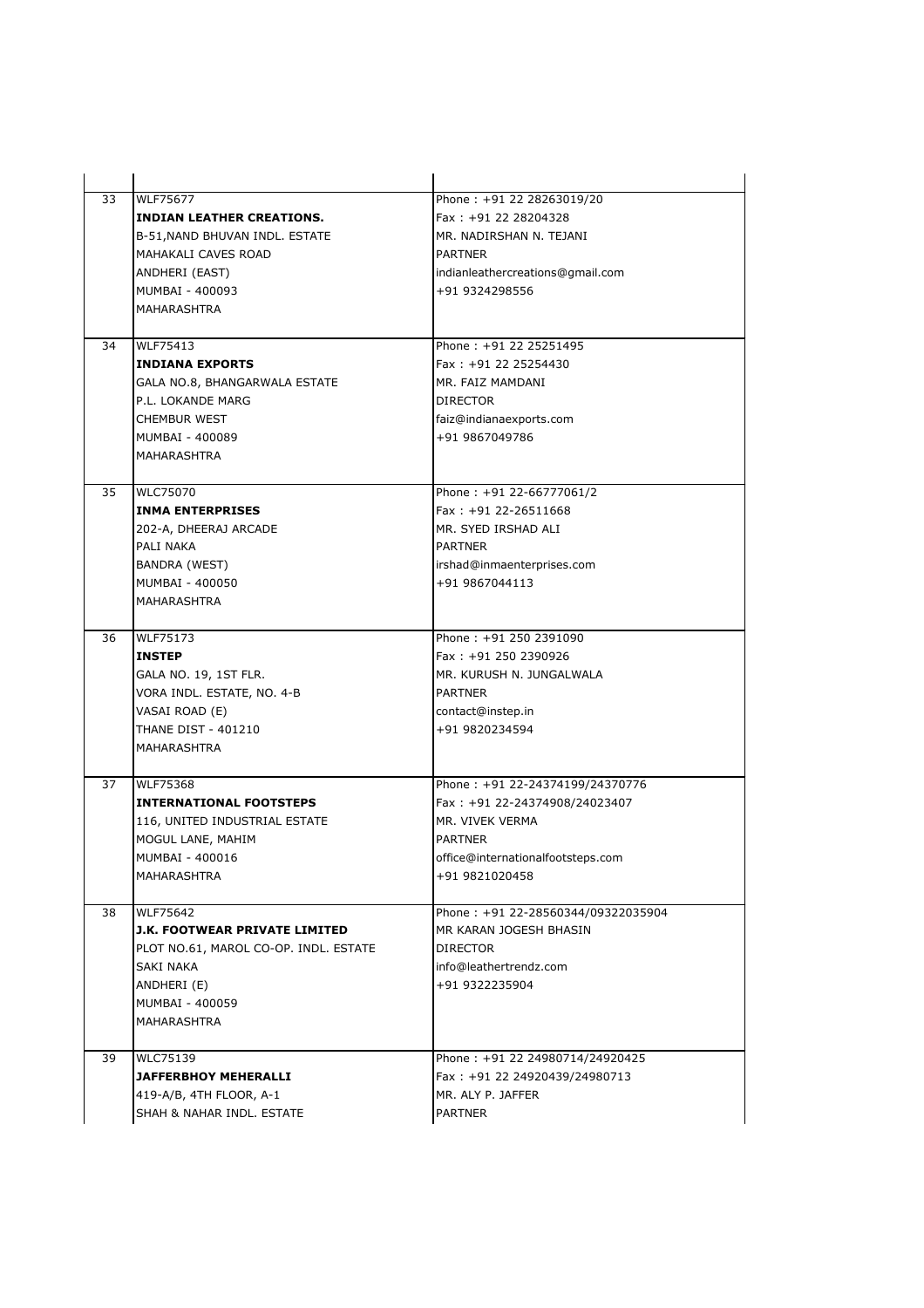|    | S J MARG, LOWER PAREL                        | production.jmexport@gmail.com         |
|----|----------------------------------------------|---------------------------------------|
|    | MUMBAI - 400013                              | +91 9821021948                        |
|    | MAHARASHTRA                                  |                                       |
|    |                                              |                                       |
| 40 | WLC75771                                     | Phone: +91 22 24978844/55             |
|    | <b>JAFFERBHOY MEHERALLI ENTERPRISES</b>      | Fax: +91 22 24919505                  |
|    | 422, 4TH FLOOR, A-1, SHAH & NAHAR INDUSTRIAL | MR. KARIM S. JAFFER                   |
|    | <b>ESTATE</b><br>S.J. MARG, LOWER PAREL      | <b>PARTNER</b>                        |
|    | MUMBAI - 400013                              | info.jmexports@gmail.com              |
|    | MAHARASHTRA                                  | +91 9867736000                        |
|    |                                              |                                       |
| 41 | <b>WLC75069</b>                              | Phone: +91 22 67974480/1/2            |
|    | <b>K.D. ORIENT IMPEX</b>                     | Fax: +91 22 67974483                  |
|    | MAHAJAN MILLS COMPOUND                       | MR RUNIT MAHAJAN                      |
|    | L.B.S. MARG                                  | <b>PARTNER</b>                        |
|    | VIKHROLI WEST                                | admin@kdorient.com                    |
|    | MUMBAI - 400079                              | +91 9821151790                        |
|    | MAHARASHTRA                                  |                                       |
|    |                                              |                                       |
| 42 | WLP75246                                     | Phone: +91 22 22023102 / 22831693     |
|    | <b>KAPOOR INDUSTRIES</b>                     | Fax: +91 22 22027394                  |
|    | 54 A, NARIMAN BHAVAN                         | MR. RAVINDER KAPOOR                   |
|    | <b>NARIMAN POINT</b>                         | <b>PARTNER</b>                        |
|    | MUMBAI - 400021                              | kapoorin@vsnl.net                     |
|    | <b>MAHARASHTRA</b>                           | +91 9331026002                        |
|    |                                              |                                       |
| 43 | <b>WLF75587</b>                              | Phone: +91 22 30255000                |
|    | <b>KAVIS FASHIONS PVT.LTD</b>                | Fax: +91 22-30255050                  |
|    | 20, 2ND SUKHSHANTI 19                        | MR VIKAS M.MAHTANI                    |
|    | DR. G. DESHMUKH MARG                         | DIRECTOR                              |
|    | PEDDER ROAD                                  | vikas@kfpl.eu                         |
|    | MUMBAI - 400026                              | +91 9892623456                        |
|    | MAHARASHTRA                                  |                                       |
|    |                                              |                                       |
| 44 | WLP75696                                     | Phone: +91 22 66611017 / 18 / 19 / 20 |
|    | KAY KAY ART PVT. LTD.                        | MRS. REVATHY GANAPATHY                |
|    | 122, SHAH & NAHAR INDL. ESTATE               | COMPANY SECRETARY                     |
|    | (A-2) DHANRAJ MILL COMPOUND                  | revathy@kaykayart.com                 |
|    | S.J. MARG, LOWER PAREL (W)                   | +91 9820180483                        |
|    | MUMBAI - 400013                              |                                       |
|    | MAHARASHTRA                                  |                                       |
| 45 | WLF75078                                     | Phone: +91 22 25787045/25779452       |
|    | <b>KEJRIWAL EXPORTS</b>                      | Fax: +91 22 25779451                  |
|    | 120 SHIVKRUPA INDUSTRIAL ESTATE              | MR. ARUN KEJRIWAL                     |
|    |                                              |                                       |
|    | L.B.S. MARG                                  | <b>PARTNER</b>                        |
|    | VIKHROLI (W)                                 | info@kejriwalexports.com              |
|    | MUMBAI - 400083                              | +91 9821131438                        |
|    | MAHARASHTRA                                  |                                       |
| 46 | WLP75505                                     | Phone: +91-22-66910380 / 81           |
|    |                                              |                                       |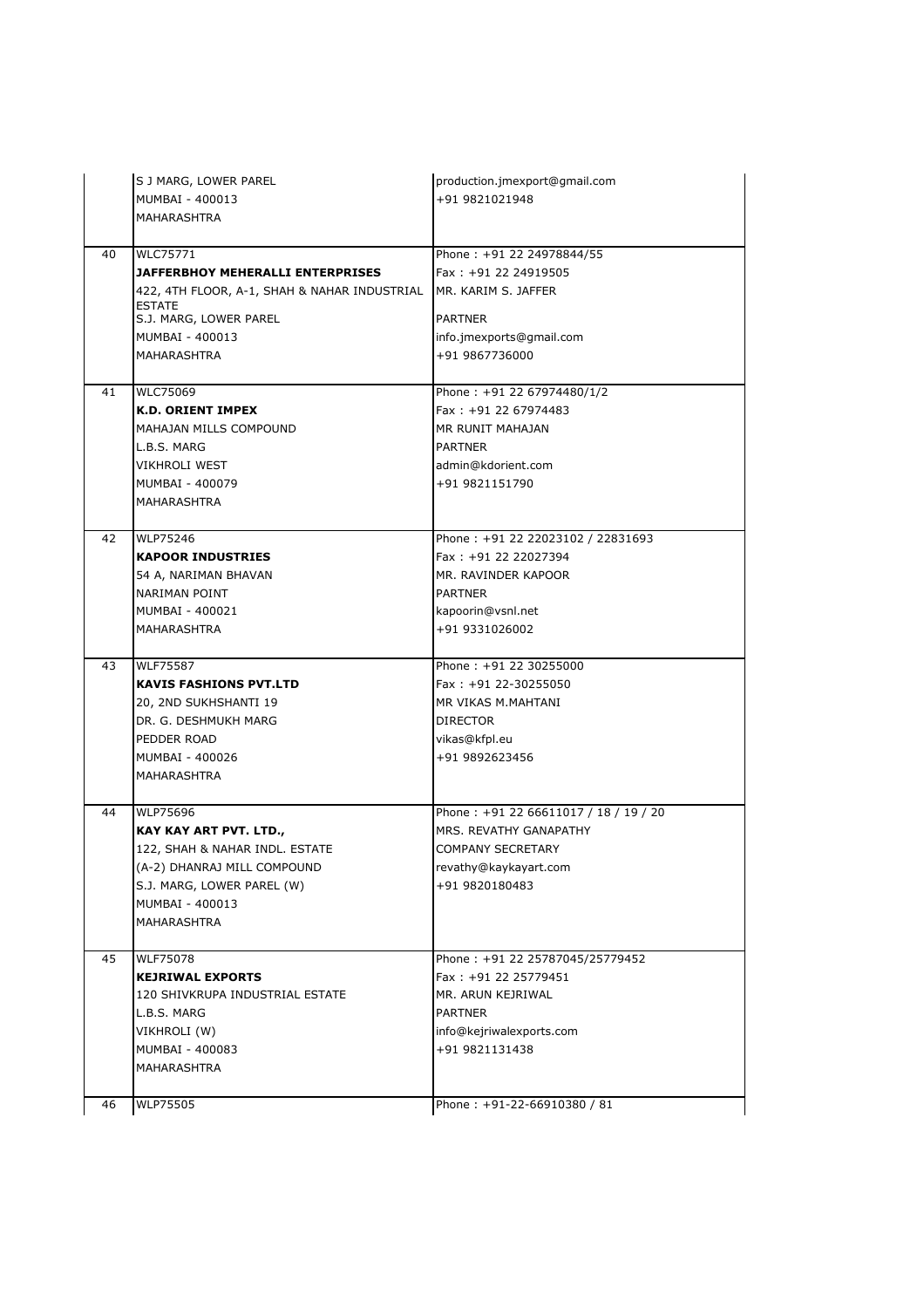| 47 | <b>KESMA IMPEX PVT. LTD.,</b><br>P/28, M R H SOCIETY, RELIEF RD<br>OPP.RAHEJA COLLEGE, SANTACRUZ (W)<br>MUMBAI - 400054<br><b>MAHARASHTRA</b><br><b>WLF75757</b>                                        | Fax: +91-22-66990286<br>MR. DILIP PRATASINH MAJITHIA<br>DIRECTOR<br>kesmaimpex@kesmaimpex.com<br>+91 9820401912<br>Phone: +91 22 40124067/23704067/40134067    |
|----|---------------------------------------------------------------------------------------------------------------------------------------------------------------------------------------------------------|----------------------------------------------------------------------------------------------------------------------------------------------------------------|
|    | <b>KIWI INTERNATIONAL</b><br>GROUND FLOOR, PLOT NO. 103<br>LALJI BUILDING, KESHAVJI NAIK ROAD<br><b>CHINCH BUNDER</b><br>MUMBAI - 400009<br>MAHARASHTRA                                                 | MR. ASHISH BOKARIA<br>C.E.O<br>ashishbokaria.kiwiinternational.net<br>+91 9892448572                                                                           |
| 48 | <b>WLF75707</b><br><b>LEXPO INTERNATIONAL</b><br>UNIT NO.261,2ND FLOOR, GURU GOBIND SINGH<br><b>INDUSTRIAL ESTATE</b><br>OFF. WESTERN EXPRESS HIGHWAY<br>GOREGOAN (E)<br>MUMBAI - 400063<br>MAHARASHTRA | Phone: +91 22-26850859<br>Fax: +91 22-26854157<br>MR. PRADEEP KUMAR GHOSH<br>CHIEF EXECUTIVE<br>lexpo@vsnl.com<br>+91 9821247368                               |
| 49 | WLP75399<br>LONGULF TRADING (INDIA) P. LTD.,<br>TIMES SQUARE BUILDING<br>5TH FLOOR, A-WING, UNIT NO. 1-B<br>ANDHERI-KURLA ROAD, MAROL, ANDHERI (E)<br>MUMBAI - 400059<br>MAHARASHTRA                    | Phone: +91 22 6760 0900<br>Fax: +91 22 67600910<br>MR. SHARAD G. MENON<br>CHIEF EXECUTIVE<br>smenon@longulfindia.com<br>+91 9867002277                         |
| 50 | <b>WLP75724</b><br><b>LUCKY INTERNATIONAL EXPORTERS</b><br>6/8, 8A, SANKLI STREET, HAZARAT TERRACE<br>1ST FLOOR, FLAT NO. 7, BYCULLA<br>MUMBAI - 400008<br>MAHARASHTRA                                  | Phone: +91 22 23466030/23001658<br>Fax: +91 22 23001658<br>MR. ABDUL HUSEIN EBRAHIM MISTER<br><b>PROPRIETOR</b><br>exporters.lucky@gmail.com<br>+91 9167627151 |
| 51 | <b>WLF75500</b><br><b>MALIKS EXPORT PVT. LTD.,</b><br>UNIT 1, MARWAH COMPLEX<br>4, KRISHNALAL MARWAH MARG<br>OFF SAKI VIHAR RD., ANDHERI (E)<br>MUMBAI - 400072<br>MAHARASHTRA                          | Phone: +91 22 28572531/34/38<br>Fax: +91 22 28572533<br>MR. ASHISH VIJH<br>DIRECTOR<br>sales@maliksexport.com<br>+91 9820034629                                |
| 52 | <b>WLF75320</b><br><b>MALIKS TRADERS</b><br>62, JOLLY MAKER CHAMBERS, NO.2<br>NARIMAN POINT<br>MUMBAI - 400021<br>MAHARASHTRA                                                                           | Phone: +91 22 22020459/22020467<br>Fax: +91 22 22029944<br>MR. H.R. MALIK<br><b>PARTNER</b><br>maliks@bom5.vsnl.net.in<br>+91 9820044182                       |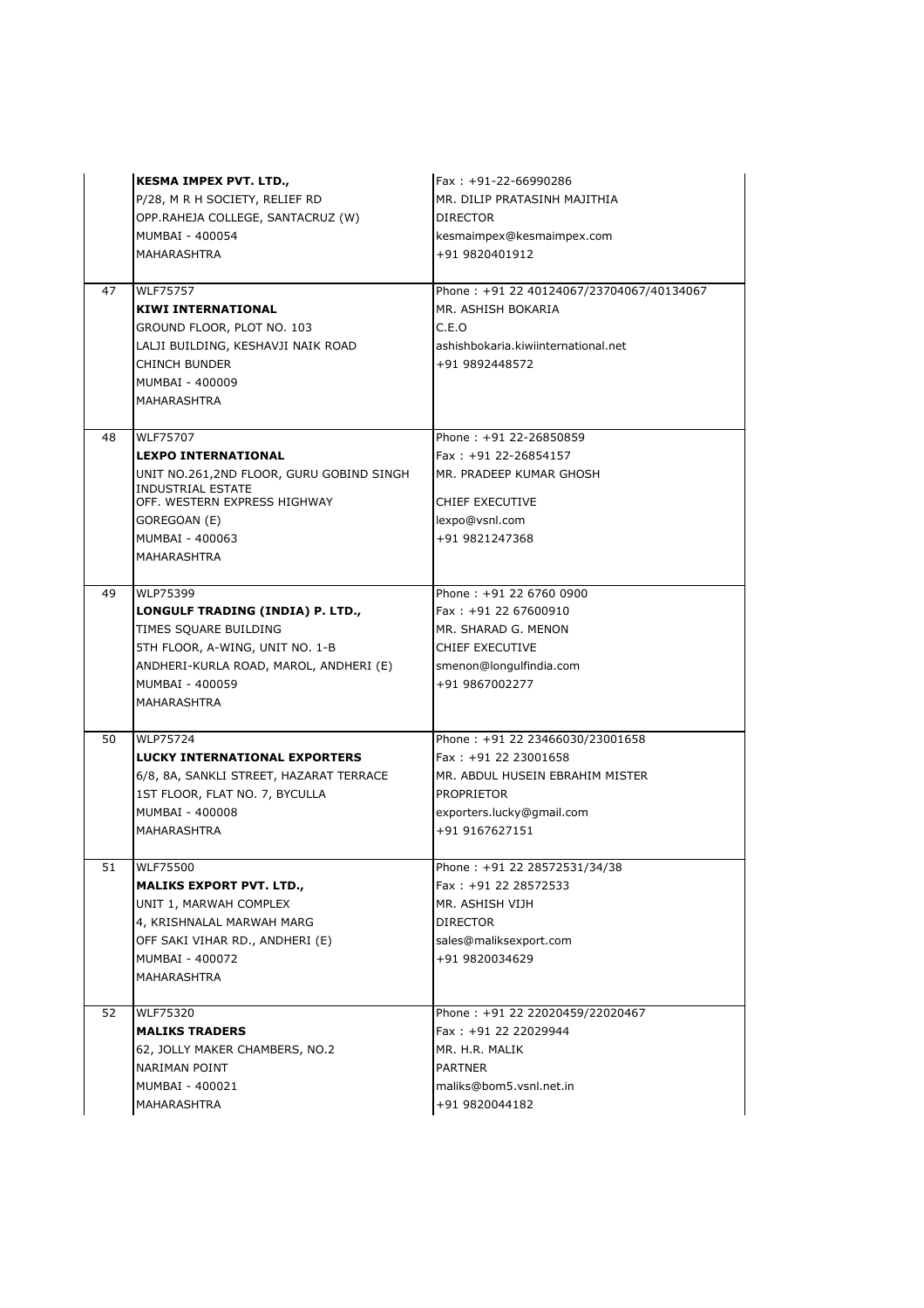| 53 | <b>WLF75802</b>                        | Phone: +91 9769713037 / +91 9321119541 |
|----|----------------------------------------|----------------------------------------|
|    | <b>MAYUR EXPORTS</b>                   | MR. ARPAN C. DESAI                     |
|    | GALA A/4, SHIV MANGAL COMPOUND         | <b>PROPRIETOR</b>                      |
|    | NR. SHIVPARBHA CHS, A.G. LINK ROAD     | mayurexports@hotmail.com               |
|    | SAKINAKA                               | +91 9321119541                         |
|    | MUMBAI - 400072                        |                                        |
|    | MAHARASHTRA                            |                                        |
| 54 | <b>WLP75828</b>                        | Phone: +91 286 2222355 /+91 9427228315 |
|    | <b>MUNDIAL IMPEX</b>                   | MR. NAYAN M. PABARI                    |
|    | VATSAL, MARUTI NAGAR, ASHAPURA CHOWK   | <b>PROPRIETOR</b>                      |
|    | GIDC ROAD, OPP. KISHOR PROVISION       | nayanpabari@gmail.com                  |
|    | <b>PORBANDAR - 360577</b>              | +91 9426423405                         |
|    | <b>GUJARAT</b>                         |                                        |
| 55 | WLP75037                               | Phone: +91 22 24951557/24951360        |
|    | <b>N. MANSETA &amp; BROS.</b>          | Fax: +91 22 24950564                   |
|    | 415, KEWAL INDUSTRIAL ESTATE           | MS. ADITI MANSETA-MISTRY               |
|    | 4TH FLOOR SENPATI BAPAT MARG           | <b>PARTNER</b>                         |
|    | LOWER PAREL                            | manseta@vsnl.com                       |
|    | MUMBAI - 400013                        | +91 9820504474                         |
|    | <b>MAHARASHTRA</b>                     |                                        |
| 56 | WLP75676                               | Phone: +91 22-23533912/23516107        |
|    | NEW LEATHER BELTS CO. INDIA PVT. LTD., | Fax: +91 22-23531242                   |
|    | 47-B, WALACHAND TERRACES               | MRS. NEELA MEHTA                       |
|    | <b>TARDEO ROAD</b>                     | <b>MANGING DIRECTOR</b>                |
|    | MUMBAI - 400034                        | neela@newleatherbelts.com              |
|    | MAHARASHTRA                            | +91 9167900045                         |
| 57 | <b>WLP75832</b>                        | Phone: +91 20 46703416 / 41208900      |
|    | PELLE & CARTA TECNOLOGI LLP            | MR. CHENDRAKANTH REDDY                 |
|    | A-106, SANPADA RAILWAY STATION COMPLEX | <b>MANAGER</b>                         |
|    | 1ST FLOOR, ABOVE BALAJI HOTEL, SANPADA | chendrakanth.reddy@pelle-carta.com     |
|    | <b>NAVI MUMBAI</b>                     | +91 7219002295                         |
|    | MUMBAI - 400705                        |                                        |
|    | MAHARASHTRA                            |                                        |
| 58 | <b>WLF75834</b>                        | Phone: +91 22 - 66910380               |
|    | PIEL INDIA EXPORTS                     | Fax: +91 22 - 66990286                 |
|    | 10, PRATIK, 408A                       | MR. SAHIL PARIMAL MAJITHIA             |
|    | <b>NORTH AVENUE</b>                    | <b>PARTNER</b>                         |
|    | SANTACRUZ WEST                         | pielind@gmail.com                      |
|    | MUMBAI - 400054                        | +91 9930368584                         |
|    | MAHARASHTRA                            |                                        |
| 59 | <b>WLP75474</b>                        | Phone: +91 22 23083760/23093394        |
|    | <b>PRAGATI INTERNATIONAL</b>           | Fax: +91 22 23000747                   |
|    | 208, VEENA KILLEDAR INDL. ESTATE       | MR. NARENDRA PARMANAND LILLANEY        |
|    |                                        | <b>PROPRIETOR</b>                      |
|    | 10/14, PAIS STREET                     |                                        |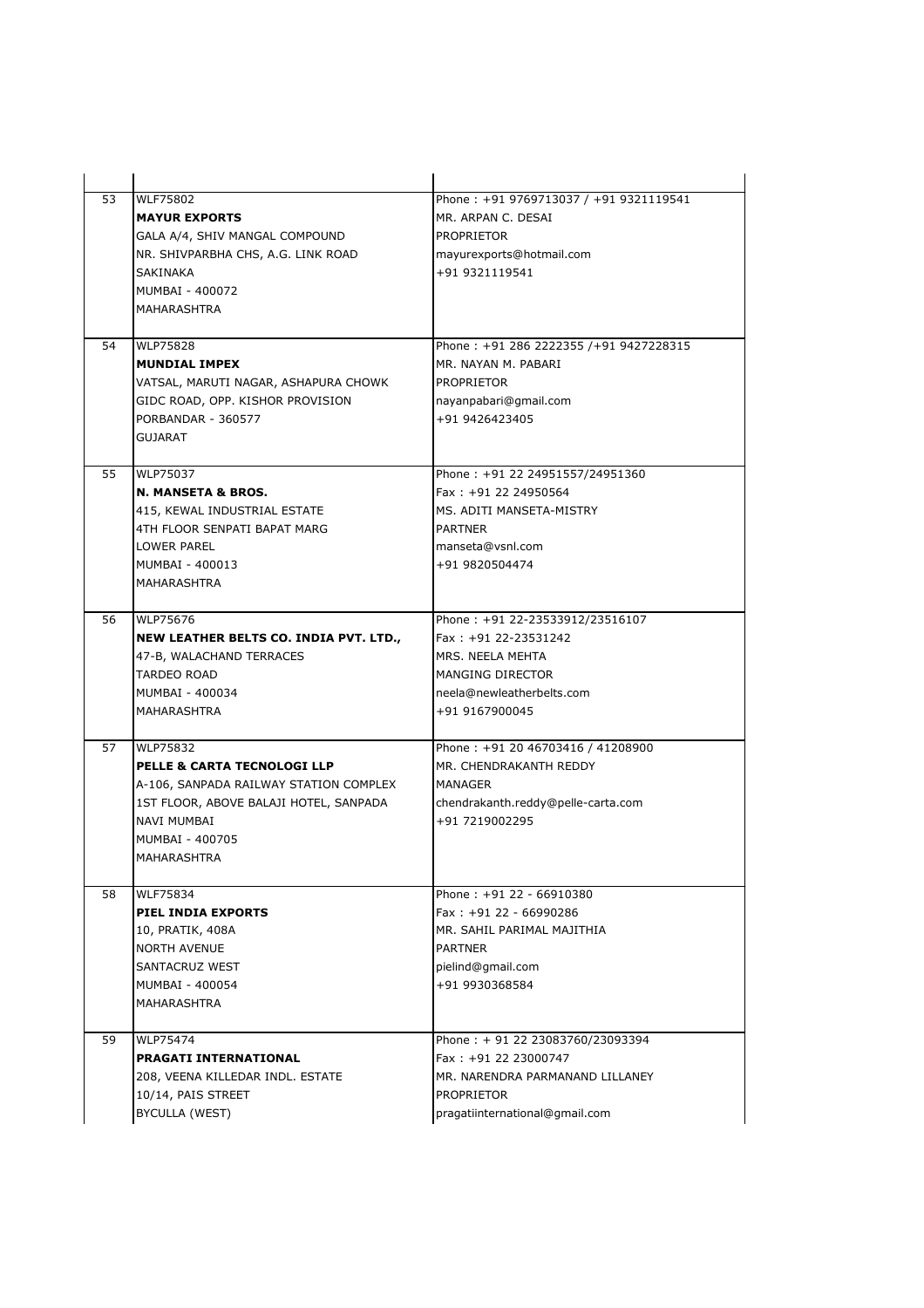|    | MUMBAI - 400011                             | +91 9820047595                  |
|----|---------------------------------------------|---------------------------------|
|    | MAHARASHTRA                                 |                                 |
| 60 | <b>WLF75580</b>                             | Phone: +91 22 67974139          |
|    | <b>R.S. PARKASH ASSOCIATES</b>              | Fax: +91 22 40110586            |
|    | A-8, GHATKOPAR INDUSTRIAL ESTATE            | MR. RAJIV PARKASH               |
|    | OFF, L.B.S. MARG, GHATKOPAR (W)             | <b>PARTNER</b>                  |
|    | MUMBAI - 400086                             | rajiv@rsparkash.com             |
|    | MAHARASHTRA                                 | +91 9820075885                  |
|    |                                             |                                 |
| 61 | WLP75107                                    | Phone: +91 22 22843924          |
|    | <b>RADIA SONS &amp; CO PVT. LTD.</b>        | Fax: +91 22 22843970            |
|    | ADOR HOUSE, 6TH FLOOR                       | MR. VIJAY M. KALANJEE           |
|    | 6-K, DUBASH MARG                            | <b>DIRECTOR</b>                 |
|    | MUMBAI - 400001                             | radiasons@gmail.com             |
|    | MAHARASHTRA                                 | +91 9833259577                  |
|    |                                             |                                 |
| 62 | <b>WLF75114</b>                             | Phone: +91 22 40761111          |
|    | <b>RAJ SHOES</b>                            | Fax: +91 22 40761100            |
|    | 32 MAKER CHAMBER VI                         | MR. ANAND J. PAREKH             |
|    | NARIMAN POINT                               | <b>PARTNER</b>                  |
|    | MUMBAI - 400021                             | shipping@rajshoes.in            |
|    | MAHARASHTRA                                 | +91 9820025387                  |
|    |                                             |                                 |
| 63 | <b>WLF75292</b>                             | Phone: +91 22 28509272          |
|    | RAM FASHION EXPORTS PVT. LTD.,              | Fax: +91 22 28506140            |
|    | 135, BLAIR HOUSE, MAROL CO. OP INDL. ESTATE | MR. NARESH S BHASIN             |
|    | SAKINAKA                                    | <b>DIRECTOR</b>                 |
|    | ANDHERI (EAST)                              | md@ramfashion.com               |
|    | MUMBAI - 400059                             | +91 9820063242                  |
|    | MAHARASHTRA                                 |                                 |
| 64 | <b>WLF75140</b>                             | Phone: +91 22 22026097          |
|    | <b>RASULBHAI ADAMJI &amp; SON</b>           | Fax: +91 22 22026097            |
|    | 42, GUJAR STREET                            | MR. MALIK UL ASTER YAKOOBBHAI   |
|    | MUMBAI - 400003                             | <b>PARTNER</b>                  |
|    | MAHARASHTRA                                 | info@adamis.in                  |
|    |                                             | +91 9867220536                  |
| 65 | <b>WLF75286</b>                             | Phone: +91 22-24092302/40040057 |
|    | <b>S. DHAWAN &amp; SONS</b>                 | MR. VIJAY S. DHAWAN             |
|    | 118, CHAMPAKLAL INDL. ESTATE                | <b>PARTNER</b>                  |
|    | NEXT TO SION TEL. EXCHANGE                  | sdhawans@yahoo.com              |
|    | SION (EAST)                                 | +91 9820072394                  |
|    | MUMBAI - 400022                             |                                 |
|    | <b>MAHARASHTRA</b>                          |                                 |
|    |                                             |                                 |
| 66 | WLP75267                                    | Phone: +91 22 24947527/22624899 |
|    |                                             | Fax: +91 22 24950395            |
|    | <b>S.K. EXPORTS</b>                         |                                 |
|    | 111, CHURCHGATE CHAMBERS                    | MR SANJAY J. KHANNA             |
|    | 5, NEW MARINE LINES                         | <b>PARTNER</b>                  |
|    | MUMBAI - 400020                             | sanjay@sk-exports.com           |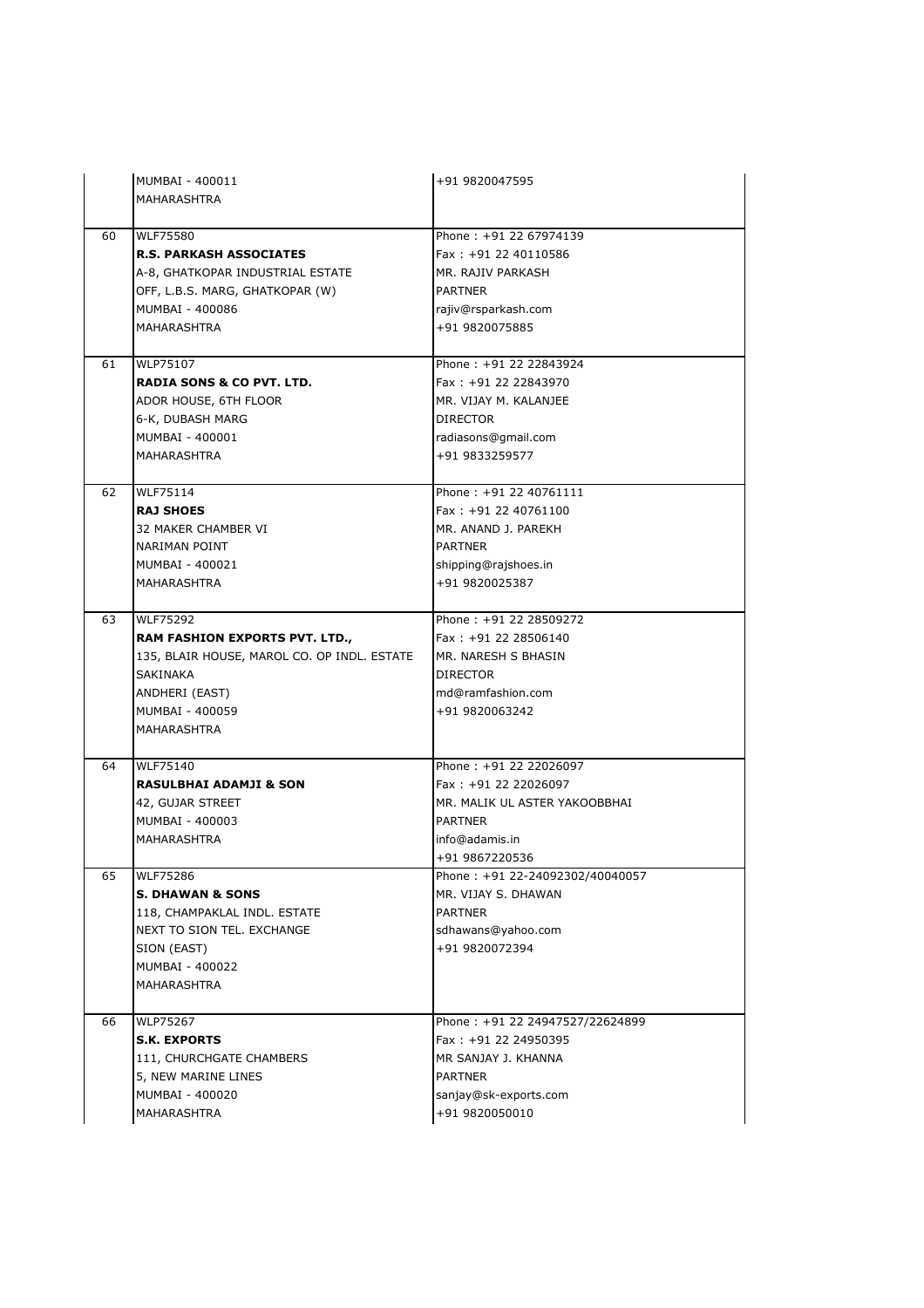| 67 | <b>WLF75226</b>                             | Phone: +91 22 23750153                    |
|----|---------------------------------------------|-------------------------------------------|
|    | <b>S.K. TOPIWALA</b>                        | Fax: +91 22 23705814                      |
|    | GALA NO.5, BOMBAY TIMBER MARKET             | MR. SHAUKATALI S. TOPIWALA                |
|    | SIGNAL HILL AVENUE, REAY ROAD               | <b>PROPRIETOR</b>                         |
|    | MUMBAI - 400010                             | sstopi@hotmail.com                        |
|    | <b>MAHARASHTRA</b>                          | +91 9867341863                            |
|    |                                             |                                           |
| 68 | WLP75230                                    | Phone: +91 22 26590257/1381               |
|    | <b>S.R. BROTHERS</b>                        | Fax: +91 22 26592985/40039582             |
|    | 204-205 BALARAMA, 2ND FLOOR                 | MR SUDESH MOHAN MOTWANI                   |
|    | <b>BANDRA KURLA COMPLEX</b>                 | <b>PARTNER</b>                            |
|    | BANDRA (E)                                  | sudesh@srbrothers.com                     |
|    | MUMBAI - 400051                             | +91 9840027445                            |
|    | MAHARASHTRA                                 |                                           |
|    |                                             |                                           |
| 69 | <b>WLF75726</b>                             | Phone: +91 22-25105714 / 09004493363 / 67 |
|    | <b>SAAB FOOTWEAR PVT. LTD.,</b>             | Fax: +91 22-25141513                      |
|    | UNIT NO. 5/6/7, GEETA UDYOG BLDG. NO.2      | MR. ANIL K. PATIL                         |
|    | ALPHANSO NAGAR, RANGE OFFICE                | <b>DIRECTOR</b>                           |
|    | VILLAGE GOKHIWARE, VASAI (E), DIST. PALGHAR | saab@paolobove.com                        |
|    | MUMBAI - 401208                             | +91 9004493366                            |
|    | <b>MAHARASHTRA</b>                          |                                           |
| 70 | <b>WLF75012</b>                             | Phone: +91 250 6486111/6487111            |
|    | <b>SAHYOG EXPORTS PVT LTD</b>               | Fax: 0250-2390085                         |
|    | UNIT NO -9 & 29 MAKHARIA INDL. COMPLEX,     | MR. SAMIR SURESH DOSHI                    |
|    | PLOT NO-27, MAHAKALI CAVES ROAD,            | <b>DIRECTOR</b>                           |
|    | ANDHERI(EAST)                               | paolobove@sahyogexports.com               |
|    | MUMBAI - 400093                             | +91 9819078577                            |
|    | MAHARASHTRA                                 |                                           |
| 71 | <b>WFC75225</b>                             | Phone: +91 22 25281126/25288272           |
|    | SANGHAVI SHOE ACCESSORIES PVT. LTD.         | $Fax: + 91 22 25280785$                   |
|    | 11, HARI KRUPA                              | MR. KETAN SANGHAVI                        |
|    | 10TH ROAD                                   | <b>MANAGING DIRECTOR</b>                  |
|    | <b>CHEMBUR</b>                              | ketan@sanghavishoe.com                    |
|    | MUMBAI - 400071                             | +91 9820029432                            |
|    | MAHARASHTRA                                 |                                           |
|    |                                             |                                           |
| 72 | <b>WLF75746</b>                             | Phone: +91 22 25254280                    |
|    | <b>SARA EXPORTS</b>                         | Fax: +91 22 25254280                      |
|    | UNIT NO.1-2, NEXT TO DR. KHAN CLINIC        | MR. MOHAMMAD ASLAM SIDDIQUI               |
|    | P.L. LOKHANDE MARG                          | <b>PROPRIETOR</b>                         |
|    | CHEMBUR (W)                                 | saraexport@gmail.com                      |
|    | MUMBAI - 400089                             | +91 9819001662                            |
|    | MAHARASHTRA                                 |                                           |
| 73 | WLP75407                                    | Phone: +91 22 26332705/26342687/8011      |
|    | <b>SELECT MARKETING PVT. LTD</b>            | Fax: +91 22 26332702                      |
|    |                                             |                                           |
|    | 34/131, LAXMI INDL. ESTATE<br>NEW LINK ROAD | MR. PRAFUL SHAH<br><b>DIRECTOR</b>        |
|    |                                             |                                           |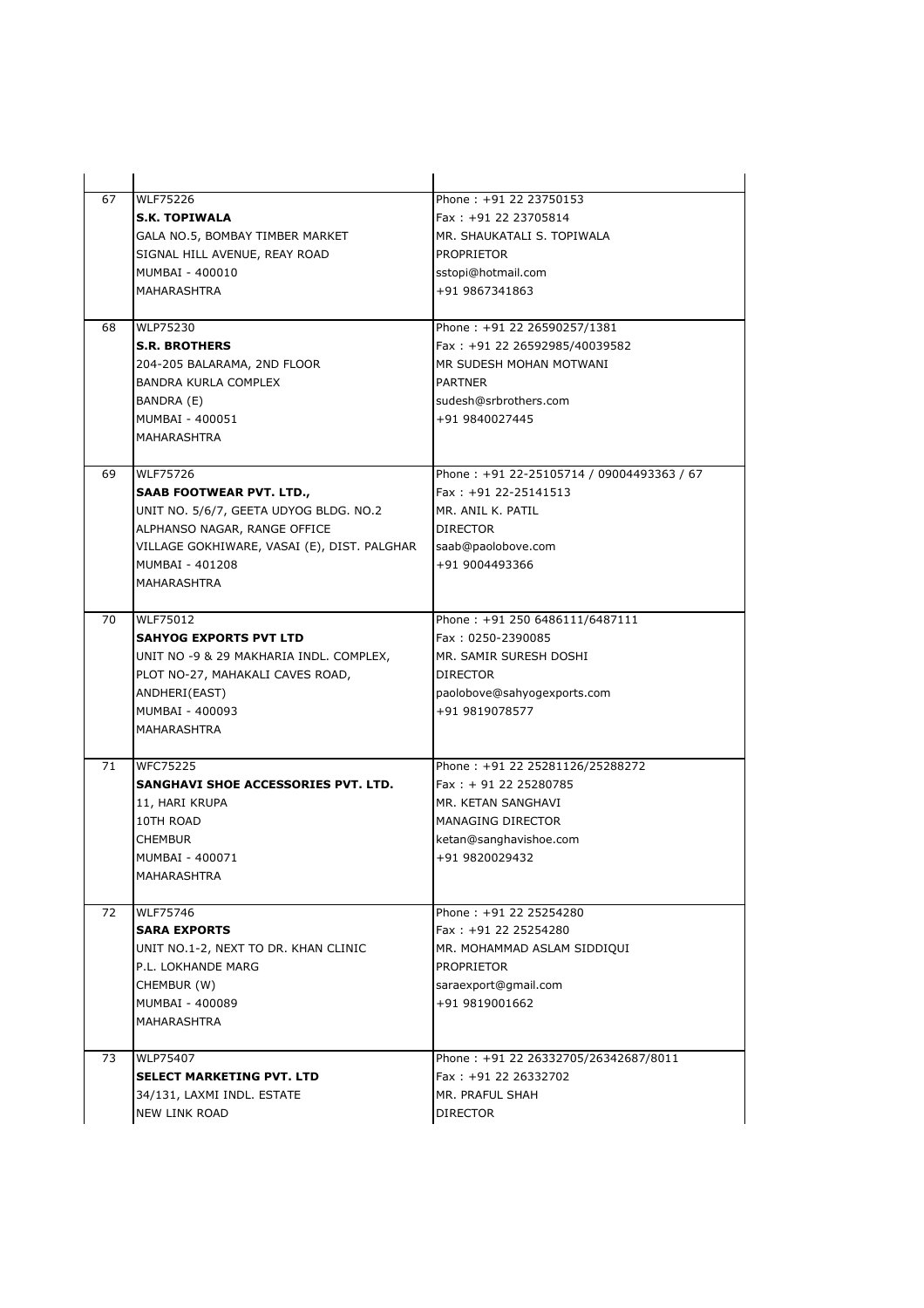|    | ANDHERI WEST                                         | select_pms@yahoo.co.in              |
|----|------------------------------------------------------|-------------------------------------|
|    | MUMBAI - 400053                                      | +91 9820072362                      |
|    | MAHARASHTRA                                          |                                     |
| 74 | <b>WLF75326</b>                                      | Phone: +91 22 24164949              |
|    | <b>SHOE CRAFTERS</b>                                 | Fax: $+91$ 22 24146815              |
|    | 203/4 WADALA UDYOG BHAVAN                            | MR. DEEPAK KHANNA/MR. SANJIV KHANNA |
|    | NAIGAUM CROSS ROAD                                   | <b>PARTNER</b>                      |
|    | WADALA                                               | khanna@shoecrafters.in              |
|    | MUMBAI - 400031                                      | +91 9867135577                      |
|    | MAHARASHTRA                                          |                                     |
| 75 | <b>WLF75626</b>                                      | Phone: +91 22 28324148              |
|    | <b>SHUMAKERS INTERNATIONAL</b>                       | Fax: +91 22 66919040                |
|    | AF/25, NEW EMPIRE INDL. ESTATE                       | MR. NABEEL AGBOATWALA               |
|    | KONDIVITA LANE, OFF. ANDHERI-KURLA ROAD              | <b>PARTNER</b>                      |
|    | ANDHERI (EAST)                                       | shumakersinternational@gmail.com    |
|    | MUMBAI - 400059                                      | +91 9820510768                      |
|    | <b>MAHARASHTRA</b>                                   |                                     |
|    |                                                      |                                     |
| 76 | WGL75820                                             | Phone: +91 22 26775027              |
|    | <b>SIERRA EXPORTS</b>                                | Fax: +91 22 26790607                |
|    | UNIT NO.G-2, IVY CENTRE, PATEL ESTATE ROAD           | MR. UMESH CHAMADIA                  |
|    | JOGESHWARI (WEST)                                    | <b>PROPRIETOR</b>                   |
|    | MUMBAI - 400102                                      | uc@sierraexports.co.in              |
|    | MAHARASHTRA                                          | +91 9320377389                      |
| 77 | <b>WLP75772</b>                                      | Phone: +91 22 28787275              |
|    | <b>STERLING GIFTS INDUSTRIES</b>                     | Fax: +91 22 28766899                |
|    | 603/A, NEPTUNE VASANT GALAXY                         | MR. SUBHASH MENON                   |
|    | <b>BANGUR NAGAR</b>                                  | <b>PARTNER</b>                      |
|    | <b>GOREGAON WEST</b>                                 | info@strleather.com                 |
|    | MUMBAI - 400090                                      | +91 9820117560                      |
|    | <b>MAHARASHTRA</b>                                   |                                     |
| 78 | WLP75314                                             | Phone: +91 22 25040141/42/43        |
|    | <b>SUPREME LEATHER</b>                               | Fax: +91 22 25031277                |
|    | B-301-302, HAPPY HOME APARTMENT                      | MR. AHMED HUSEN MAKNOJIA            |
|    |                                                      | <b>PARTNER</b>                      |
|    |                                                      |                                     |
|    | SECTOR-C, S.V.ROAD, VAISHALI NAGAR<br>JOGESHWARI (W) | supreme.leather@vsnl.com            |
|    | MUMBAI - 400102                                      | +91 9821011092                      |
|    | MAHARASHTRA                                          |                                     |
|    |                                                      |                                     |
| 79 | WLP75853                                             | Phone: +91 22 22422586              |
|    | <b>SWAN LEATHER EXPORTS</b>                          | MR. FIROZ A LOKHANDWALLA            |
|    | 19, C.P. TANK ROAD                                   | <b>PROPRIETOR</b>                   |
|    | CORNER OF GULALWADI                                  | firoz54@gmail.com                   |
|    | MUMBAI - 400004                                      | +91 9892297867                      |
|    | MAHARASHTRA                                          |                                     |
| 80 | WFL75319                                             | Phone: +91 22 66652200-10/66652233  |